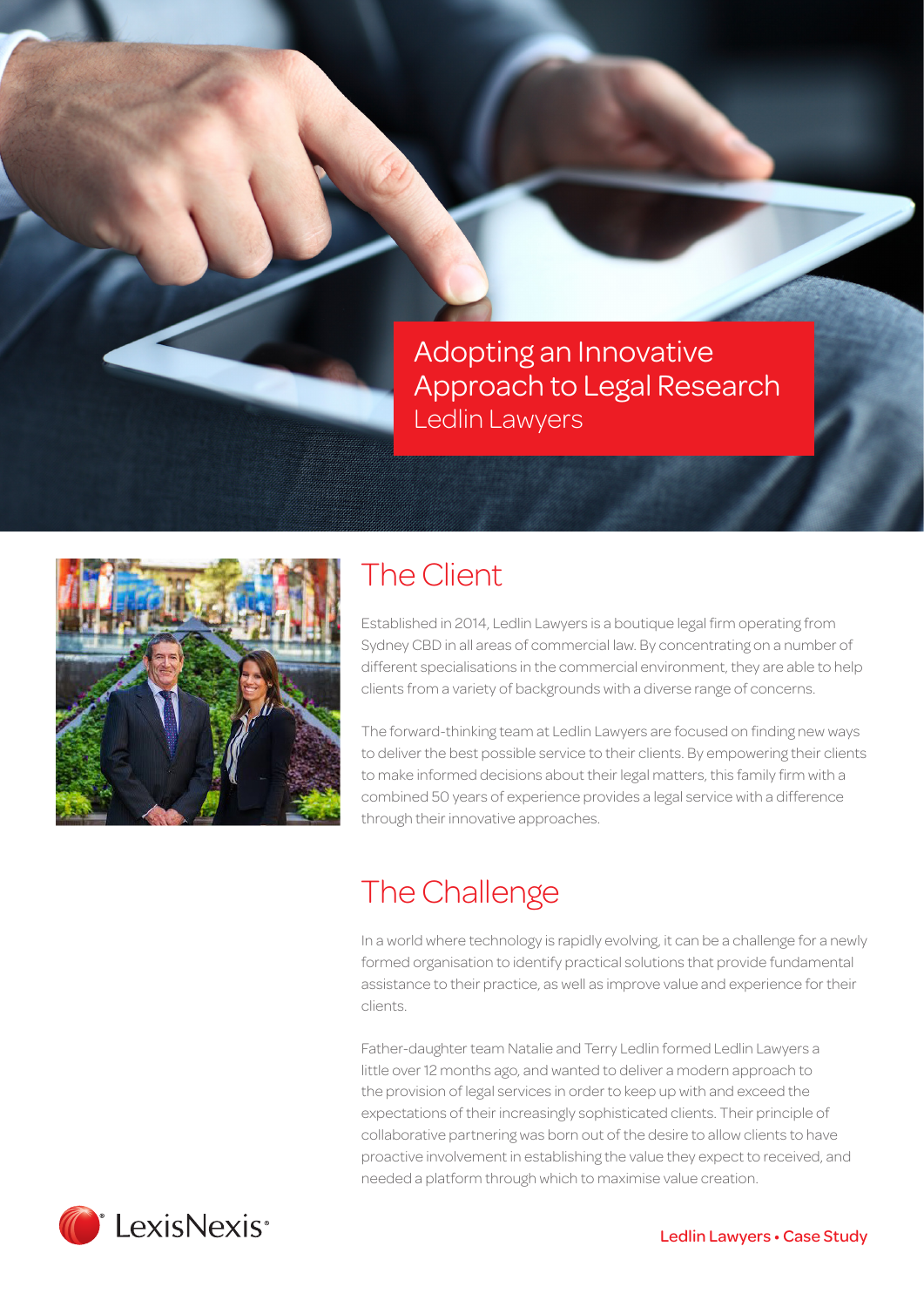$\bullet\ \bullet\ \text{We wanted the}$ best for our clients…We knew that this would require us to choose a research platform that was comprehensive and<br>innovative, yet still easy to<br>use.  $\bigcirc$ innovative, yet still easy to use. 66<br>best f<br>knew<br>requir

O Chice we became aware of all the extra features available to us within the platform, we knew that Lexis Advance® was the right solution for us. 66<br>
aware<br>
featur<br>
within "

With Ledlin Lawyers being a small firm, Natalie and Terry sought to find a way to conduct high quality legal research in the most efficient and cost-effective way possible, without compromising on the value they delivered to their clients.

# The Solution

Ledlin Lawyers needed to find a solution that would enhance research efficiency and provide identifiable and clear results for their clients, who would be expecting an innovative approach from their firm of choice. Natalie Ledlin took it upon herself to find a way to satisfy these requirements. "We wanted the best for our clients – the best technology, the best procedures, the best resources. We knew that this would require us to choose a research platform that was comprehensive and innovative, yet still easy to use."

Lexis Advance® fitted the brief perfectly.

The decision to proceed with the Lexis Advance® online legal research platform was straightforward: "We did consider other similar platforms, however initially we were drawn to the simple and easy to follow layout of Lexis Advance®. Once we became aware of all the extra features available to us within the platform, we knew that Lexis Advance® was the right solution for us."

The simplicity of Lexis Advance® appealed to Natalie, and its features allowed her flexibility while conducting legal research and during her work day. "Research takes time, and is not always able to be completed in a designated time frame. The ability to log in to Lexis Advance® at any time and view the history of searches, documents and publications means we can easily pick up where we left off, and locate research that perhaps didn't seem relevant at the time, but on reflection, may be exactly what we needed."

Furthermore, the ability to actively and clearly communicate to clients their findings and how their time was being spent was important to Ledlin Lawyers; the history tools and graphical research maps of Lexis Advance® have become invaluable to the firm. "Our clients like to be provided with specific details of what research has been undertaken and how we came to various legal conclusions. This is invaluable in providing a value added service to our clients."

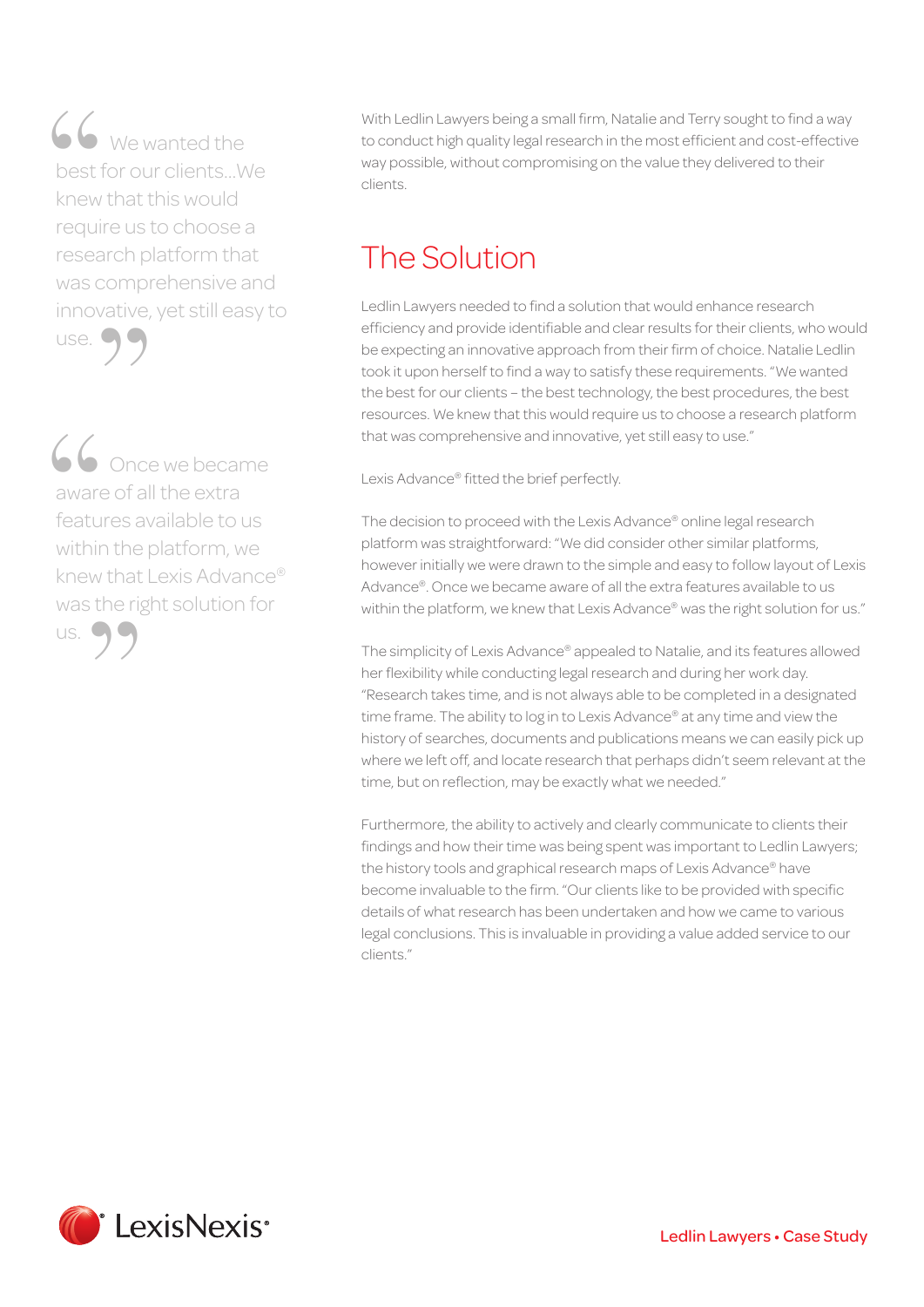■ Lexis Advance® has simplified the way<br>we conduct our legal<br>research. we conduct our legal research. 66<br>has si<br>we cc<br>resea

■ ● Lexis Advance® has become our research partner, and the ability to have this resource available online and at our fingertips has not only benefited our firm, but is a direct benefit to our clients as well.  $\bigcirc$ 66<br>has b<br>partn<br>to hav

## The Result

Lexis Advance® has become an integral part of Ledlin Lawyers' business. The platform has delivered its promise of Simplicity, Clarity, Flexibility and Efficiency: "Lexis Advance® has simplified the way we conduct our legal research, and has reduced the time we spend sifting through pages of results."

Natalie is particularly pleased with the way Lexis Advance® has managed to save her valuable time when conducting research. "It can be frustrating when you spend hours researching a topic and still are not able to find what you are looking for. I have always been able to find a useful case, commentary or precedent whenever I have used the platform. Lawyers are time poor, and it's always a challenge to fit as much work into the day as possible. The ability to easily identify the most relevant results means that we can provide our advice to clients more quickly and with more precision."

Lexis Advance® has become essential not just in the day-to-day areas of law where Ledlin Lawyers regularly conducts research, but has proven its efficacy and value in more complex matters as well. "We were recently involved in a litigation matter that required some complicated and unusual pleadings. Using Lexis Advance®, we were able to locate various precedents that formed the basis of our draft pleadings. This not only saved us time, but saved us costs in being able to provide our Barrister with fully drafted pleadings that only required minor amendments."

For a small firm like Ledlin Lawyers, Lexis Advance® is like having a peer ready to assist you at any time. "Being a small firm, there isn't always a colleague available at all times to discuss ideas or share resources. Lexis Advance® has become our research partner, and the ability to have this resource available online and at our fingertips has not only benefited our firm, but is a direct benefit to our clients as well."

"Our overall experience with Lexis Advance® has been very positive. It has been great to be able to take advantage of all of the features of Lexis Advance®."